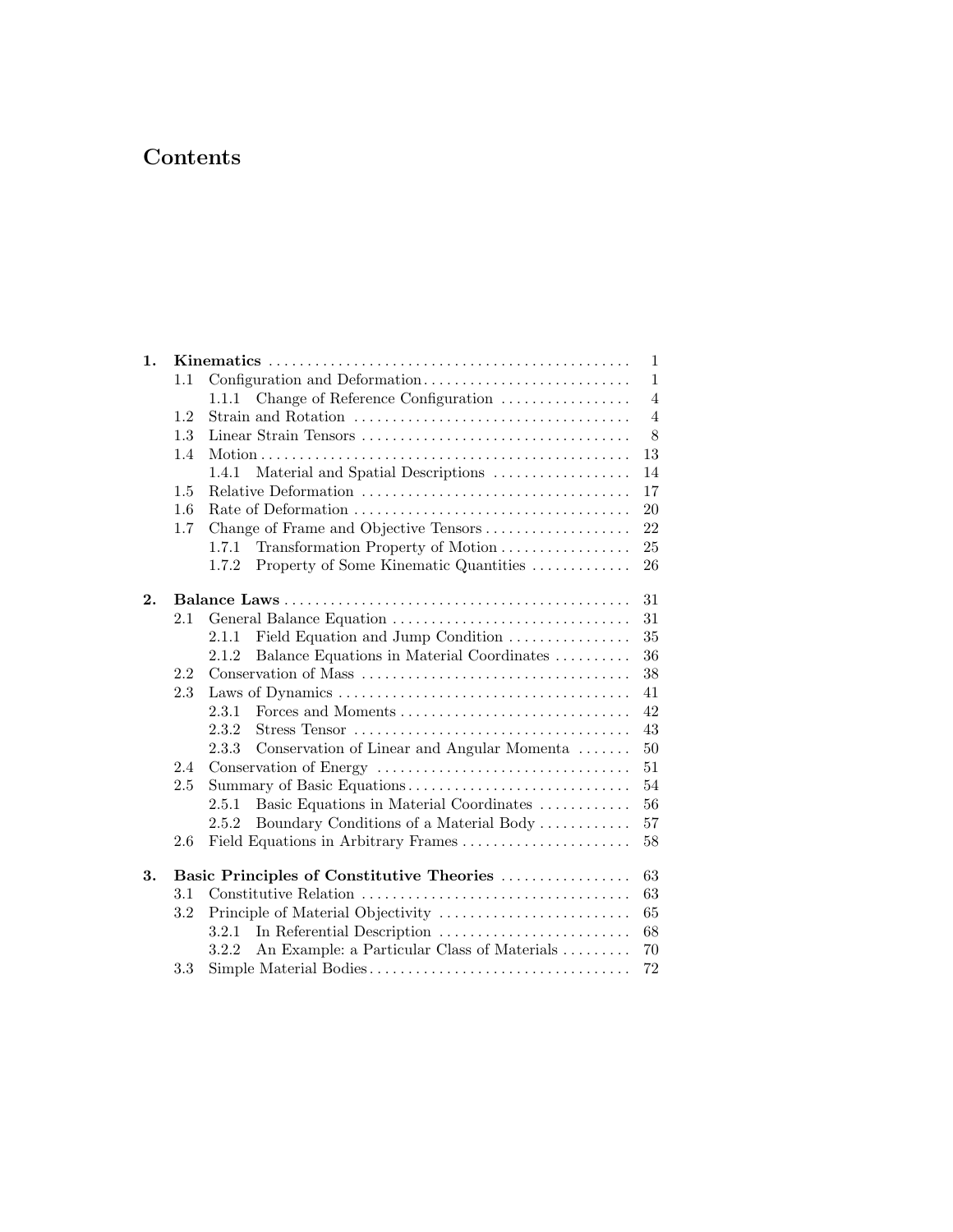|                    | 3.4     | Reduced Constitutive Relations                                      |        |  |  |  |
|--------------------|---------|---------------------------------------------------------------------|--------|--|--|--|
|                    | 3.5     |                                                                     | $77\,$ |  |  |  |
|                    |         | Constitutive Equation for a Simple Solid Body $\dots\dots$<br>3.5.1 | 81     |  |  |  |
|                    |         | 3.5.2<br>Constitutive Equation for a Simple Fluid                   | 82     |  |  |  |
|                    |         | Fluid Crystal with an Intrinsic Direction<br>3.5.3                  | 84     |  |  |  |
|                    | 3.6     |                                                                     | 86     |  |  |  |
|                    |         | 3.6.1<br>Constitutive Equation of an Isotropic Material             | 88     |  |  |  |
|                    | 3.7     |                                                                     | $89\,$ |  |  |  |
|                    |         | Linear Viscoelasticity<br>3.7.1                                     | 90     |  |  |  |
|                    |         | Boltzmann–Volterra Theory of Viscoelasticity<br>3.7.2               | 92     |  |  |  |
|                    |         | Linear Viscoelasticity of Rate Type<br>3.7.3                        | 93     |  |  |  |
|                    |         | Remark on Material Objectivity of Linear Elasticity<br>3.7.4        | 94     |  |  |  |
| $\boldsymbol{4}$ . |         | Representation of Constitutive Functions<br>97                      |        |  |  |  |
|                    | 4.1     |                                                                     | 97     |  |  |  |
|                    | 4.2     |                                                                     | 98     |  |  |  |
|                    |         | Isotropic Elastic Materials and Linear Elasticity  107<br>4.2.1     |        |  |  |  |
|                    |         | Reiner-Rivlin Fluids and Navier-Stokes Fluids  109<br>4.2.2         |        |  |  |  |
|                    |         | 4.2.3                                                               |        |  |  |  |
|                    | 4.3     |                                                                     |        |  |  |  |
|                    |         | Isotropic Thermoelastic Solids<br>4.3.1                             |        |  |  |  |
|                    |         |                                                                     |        |  |  |  |
|                    | 4.4     |                                                                     |        |  |  |  |
|                    | 4.5     |                                                                     |        |  |  |  |
|                    |         | 4.5.1                                                               |        |  |  |  |
|                    |         | 4.5.2                                                               |        |  |  |  |
| 5.                 |         |                                                                     |        |  |  |  |
|                    | 5.1     |                                                                     |        |  |  |  |
|                    | 5.2     |                                                                     |        |  |  |  |
|                    | $5.3\,$ |                                                                     |        |  |  |  |
|                    |         | 5.3.1                                                               |        |  |  |  |
|                    | 5.4     |                                                                     |        |  |  |  |
|                    | 5.5     |                                                                     |        |  |  |  |
|                    |         | Thermodynamic Stability Criteria  148<br>5.5.1                      |        |  |  |  |
|                    | 5.6     |                                                                     |        |  |  |  |
| 6.                 |         |                                                                     |        |  |  |  |
|                    | 6.1     |                                                                     |        |  |  |  |
|                    | 6.2     |                                                                     |        |  |  |  |
|                    | $6.3\,$ |                                                                     |        |  |  |  |
|                    |         | 6.3.1                                                               |        |  |  |  |
|                    |         | 6.3.2                                                               |        |  |  |  |
|                    | 6.4     |                                                                     |        |  |  |  |
|                    |         | 6.4.1                                                               |        |  |  |  |
|                    |         |                                                                     |        |  |  |  |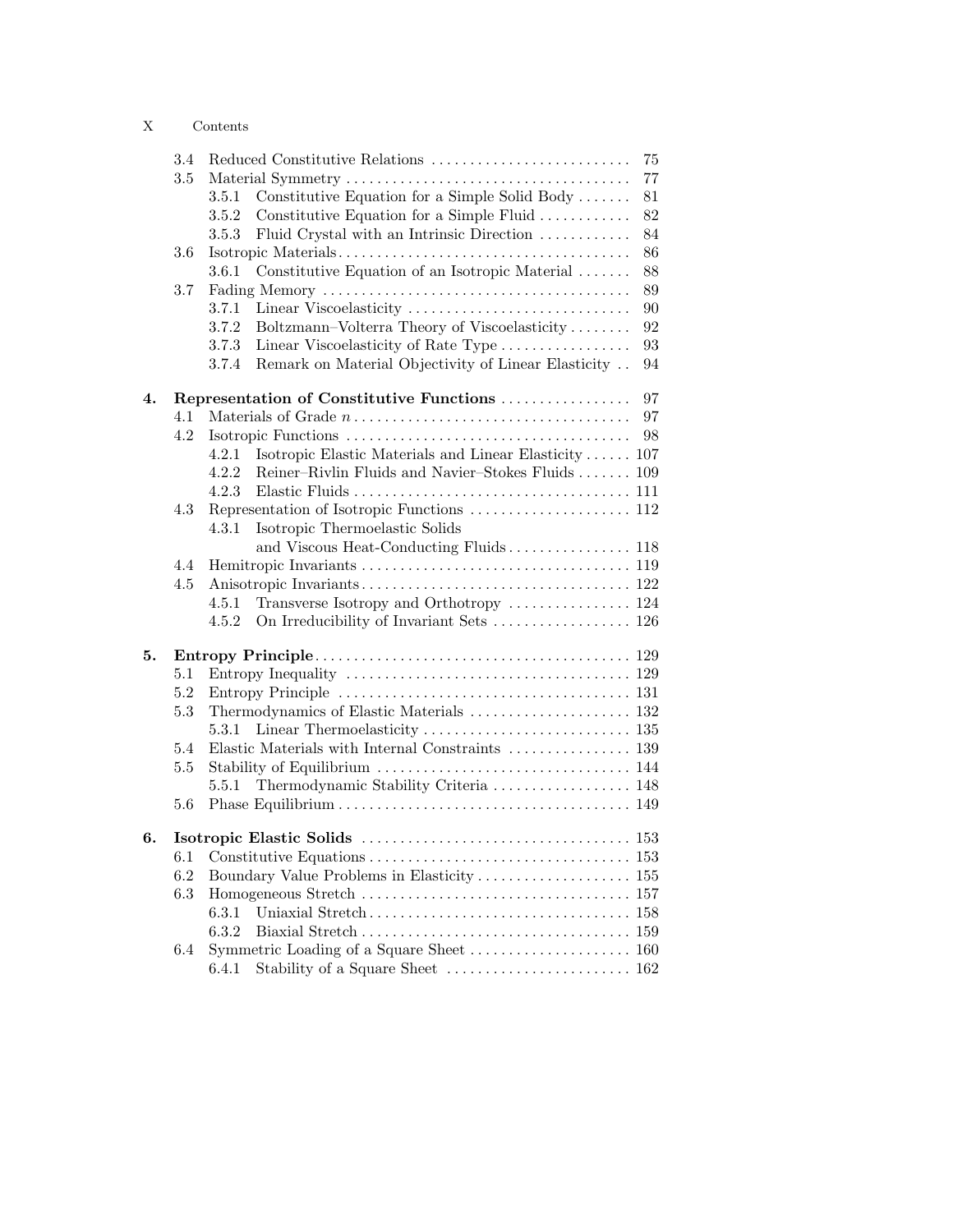|    | 6.5 |       |                                                      |
|----|-----|-------|------------------------------------------------------|
|    | 6.6 |       |                                                      |
|    | 6.7 |       |                                                      |
|    |     | 6.7.1 |                                                      |
|    |     | 6.7.2 |                                                      |
|    | 6.8 |       |                                                      |
|    |     | 6.8.1 | Stability under Constant Pressures  180              |
|    |     | 6.8.2 |                                                      |
| 7. |     |       | Thermodynamics with Lagrange Multipliers  183        |
|    | 7.1 |       |                                                      |
|    | 7.2 |       |                                                      |
|    |     | 7.2.1 |                                                      |
|    |     | 7.2.2 |                                                      |
|    | 7.3 |       |                                                      |
|    |     | 7.3.1 |                                                      |
|    |     | 7.3.2 |                                                      |
|    | 7.4 |       | Relation Between Entropy Flux and Heat Flux  194     |
|    |     | 7.4.1 | Theorem of Parallel Isotropic Vector Functions 194   |
| 8. |     |       | Rational Extended Thermodynamics  199                |
|    | 8.1 |       |                                                      |
|    | 8.2 |       | Formal Structure of System of Balance Equations  200 |
|    |     | 8.2.1 |                                                      |
|    |     | 8.2.2 |                                                      |
|    | 8.3 |       |                                                      |
|    | 8.4 |       |                                                      |
|    |     | 8.4.1 |                                                      |
|    |     | 8.4.2 |                                                      |
|    | 8.5 |       | Thirteen-Moment Theory                               |
|    |     |       |                                                      |
|    |     | 8.5.1 |                                                      |
|    |     | 8.5.2 | Entropy and Entropy Flux  225                        |
|    | 8.6 |       |                                                      |
|    |     | 8.6.1 | Thirteen-Moment Theory  227                          |
|    |     | 8.6.2 |                                                      |
|    | 8.7 |       | Stationary Heat Conduction in Ideal Gases  228       |
|    |     | 8.7.1 | Fourier's Law and Heat Conduction  229               |
|    |     | 8.7.2 | Heat Conduction in Thirteen-Moment Theory 229        |
|    |     | 8.7.3 | Remark on Boundary Value Problems 232                |

Contents XI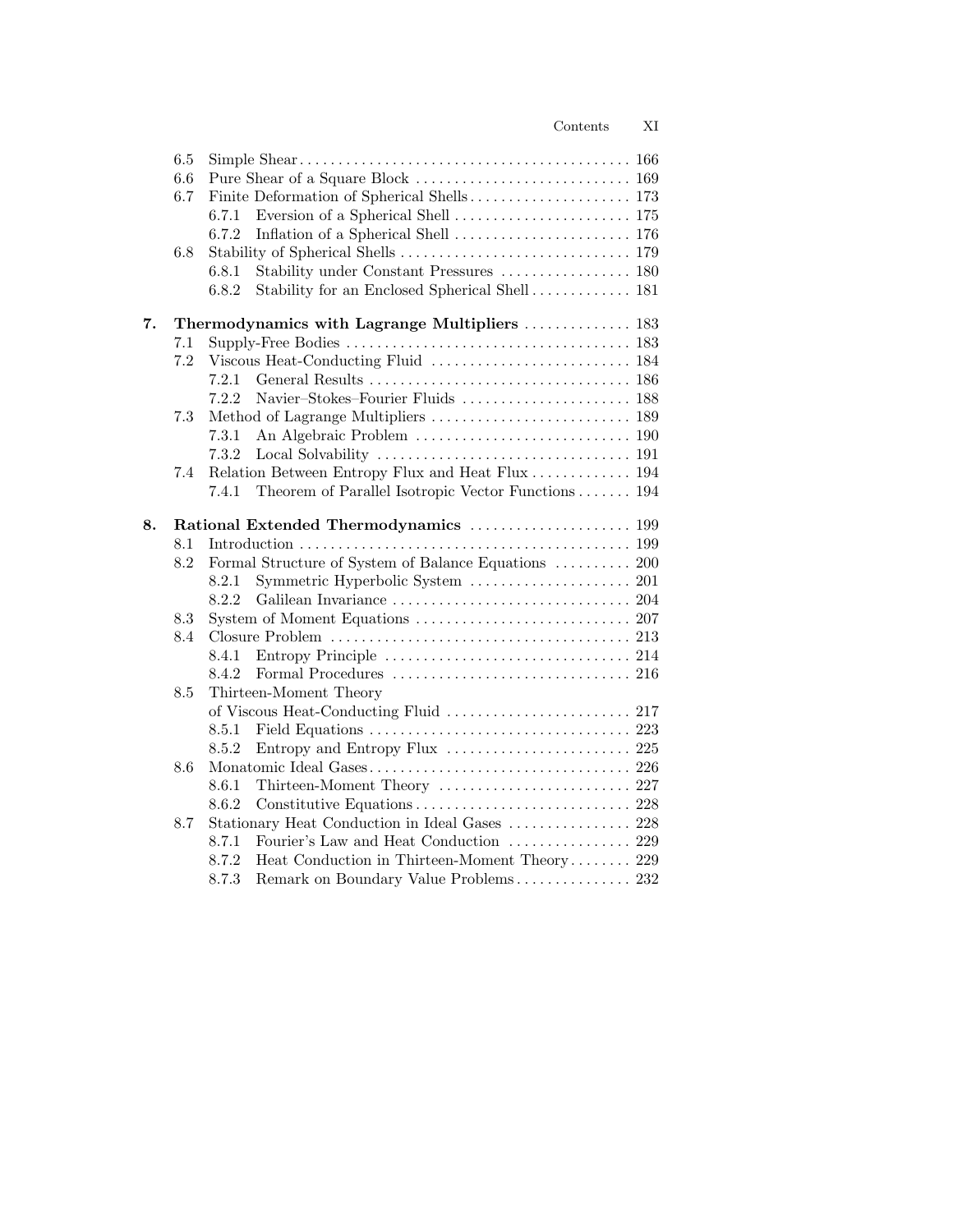## XII Contents

|  |  | A.1.2 |                                                |  |  |  |
|--|--|-------|------------------------------------------------|--|--|--|
|  |  |       |                                                |  |  |  |
|  |  |       | A.1.4 Transformation Rules for Components  243 |  |  |  |
|  |  | A.1.5 |                                                |  |  |  |
|  |  | A.1.6 |                                                |  |  |  |
|  |  | A.1.7 |                                                |  |  |  |
|  |  |       |                                                |  |  |  |
|  |  |       |                                                |  |  |  |
|  |  | A.2.1 |                                                |  |  |  |
|  |  | A.2.2 |                                                |  |  |  |
|  |  | A.2.3 |                                                |  |  |  |
|  |  |       |                                                |  |  |  |
|  |  |       |                                                |  |  |  |
|  |  | A.2.6 |                                                |  |  |  |
|  |  | A.2.7 |                                                |  |  |  |
|  |  |       |                                                |  |  |  |
|  |  |       |                                                |  |  |  |
|  |  |       |                                                |  |  |  |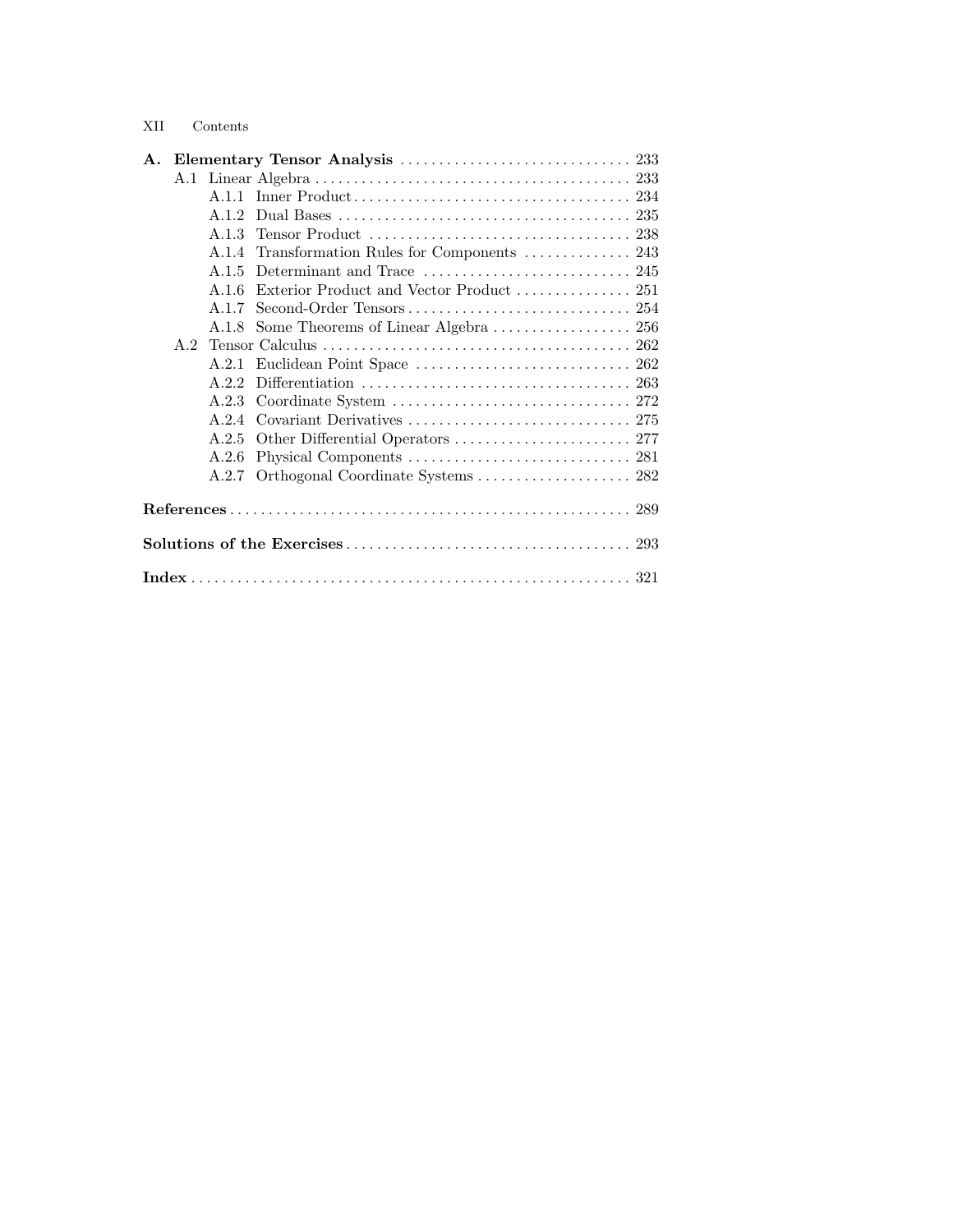## Index

Absolute temperature, 53, 130, 188 Acceleration, 13, 15 Angular momentum, 41 Angular velocity tensor, 26 Anisotropic invariant, 122 Anisotropic material, 87 Availability, 148 – for biaxial stretching, 163 – for spherical shell, 180, 182 Axial vector, 25, 253 Balance equation – formal structure, 200 – general, 31 of moments, 207 Balance of – internal energy, 53 – kinetic energy, 53 – linear momentum, 50 – mass, 39 Biaxial stretching, 159 Body force, 42 – apparent, 61 – inertial, 61 Boundary conditions, 57, 155 Cauchy's fundamental theorem, 45 Cauchy's law, 50 Cauchy's postulate, 43 Cauchy–Green tensor, 5 Cayley–Hamilton theorem, 103, 257 Centrifugal force, 61 Chain rule, 269 Christoffel symbols, 275, 277 transformation rule, 277 Clausius–Duhem inequality, 130, 132 Closure problem – formal procedure, 216 – in extended thermodynamics, 217 Coefficient of thermal expansion, 147 Commutation theorem, 258 Compatibility condition, 13

– kinematic, 37 Components – contravariant, 237 – covariant, 237 – transformation rules, 243, 274 Configuration, 1 – reference, 1 Conservation of – angular momentum, 50 – energy, 52 – linear momentum, 50 – mass, 39 Constitutive relation, 63 – reduced, 75 Constrained materials, 139 Controllable deformation, 156 Convected time derivative, 30 Coordinate curve, 273 Coordinate system, 272 – change of, 274 – metric tensor, 273 – natural basis, 273 – orthogonal, 281 Coriolis force, 61 Corotational time derivative, 29 Covariant derivatives, 275, 277 Curl, 278 Deformation, 1 – relative, 18 Deformation gradient, 2 – relative, 18 Description – material, 14 – spatial, 14 Determinant, 245 – of linear transformation, 247, 268 Deviatoric part, 110, 189 Dilatation, 11 Directional derivative, 265 Displacement, 9 – gradient, 9, 108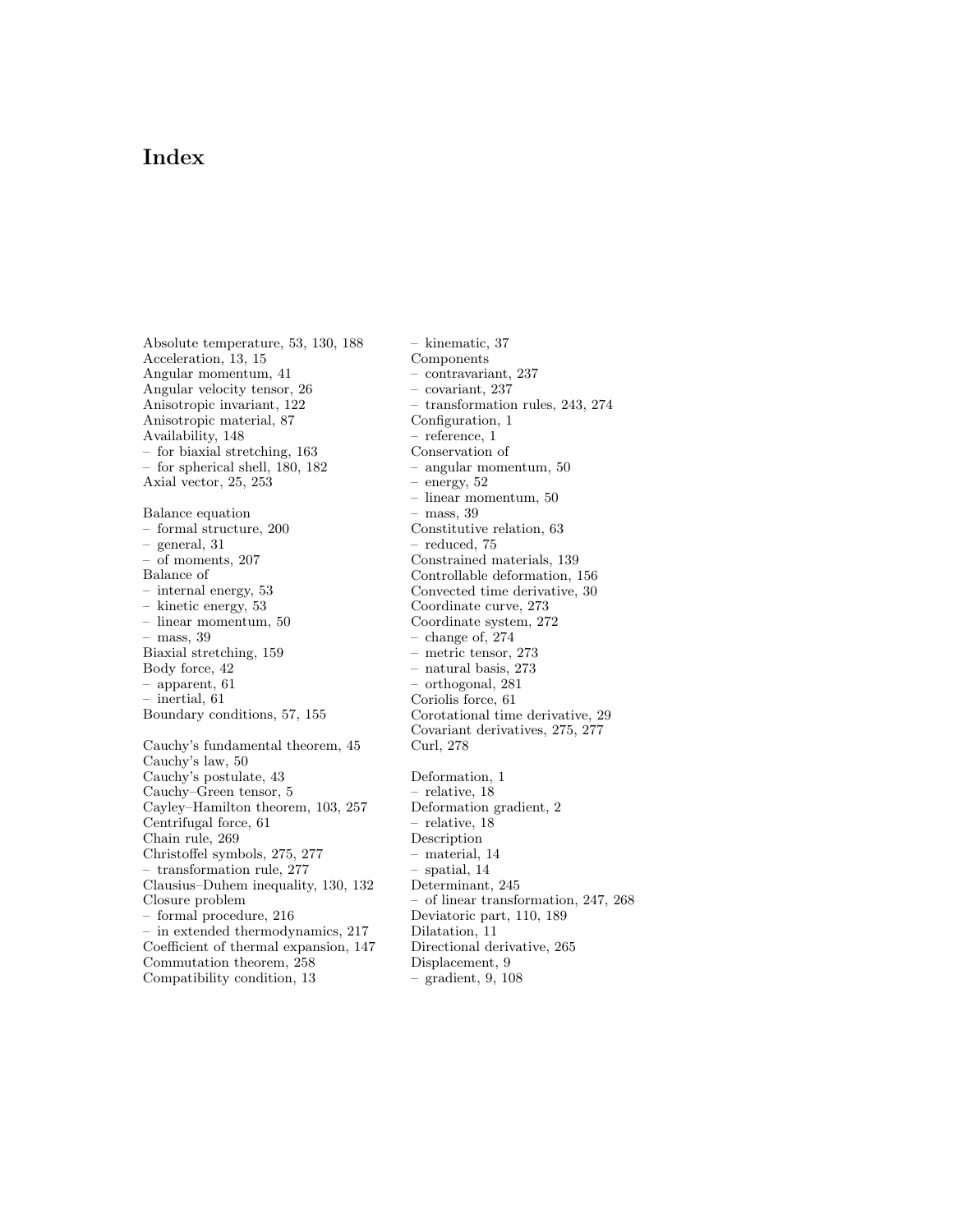Divergence, 277 – of tensor field, 278, 286 Divergence theorem, 280 Dual basis, 236 Elastic fluid, 111, 203 Elastic material thermodynamics of, 132 Elastic solid – isotropic, 107 – orthotropic, 125 – transversely isotropic, 124 Elasticity – linear, 93 Elasticity tensor, 93, 108 – dynamic, 94 Energy – free, 132 – internal, 51 – kinetic, 51 Energy flux, 52 Entropy inequality, 129 Entropy principle, 131, 185, 192 – in extended thermodynamics, 214 Entropy production, 129 density, 223 Entropy–entropy flux – integrability relation, 200, 216 – pair, 201 Equation – Navier–Stokes, 111 – of continuity, 40 – of motion, 50 – Rankine–Hugoniot, 36 Equivalent motion, 68 Eshelby tensor, 150 Euclidean point space, 262 Euclidean transformation, 23 Euclidean vector space, 234 Euler equations, 112, 203 Euler's laws, 41 Extended thermodynamics, 199 – closure problem, 213 – of 13 moments, 217 – of ideal gases, 228 Exterior product, 252 Fading memory, 89 Field equation, 54 – general, 35

– in arbitrary frame, 60 – in material coordinates, 37 First law of thermodynamics, 52 Fluid, 80 – elastic, 111 – Navier–Stokes, 110, 119, 139, 143 – Newtonian, 110 – Reiner–Rivlin, 109 – Stokes, 110 – viscous heat-conducting, 98, 118 Fluid crystal, 80 Flux, 31 Force, 41, 42  $-$  body,  $42$ – contact, 42 – moment of, 42 Fourier's law, 119, 133 heat conduction, 229 Frame of reference, 1 – change of, 22, 65 Frame-indifference, 24, 58 Free energy, 132, 150 – Gibbs, 151 Free enthalpy, 135, 151, 203 Galilean invariance – of balance equation, 204 – of dynamic laws, 42 Galilean transformation, 26 General balance equation – at a regular point, 35 – at a singular point, 36 – in integral form, 31 in material coordinates, 36 General linear group, 255 Generator function – hybrid, 216 – of balance equation, 201 Gibbs relation, 134, 188 – for elastic solids, 135 Gradient – of tensor field, 265 – of tensor function, 266 Heat conduction – 13-moment theory, 230 – equation of, 138 – Fourier's law, 229 Heat flux, 52 – material, 56, 76 Hemitropic invariant, 119 Homogeneous deformation, 157 Hooke's law, 108 Hyperbolic system – of balance equations, 200 symmetric, 201 Hyperelastic material, 74, 134

322 Index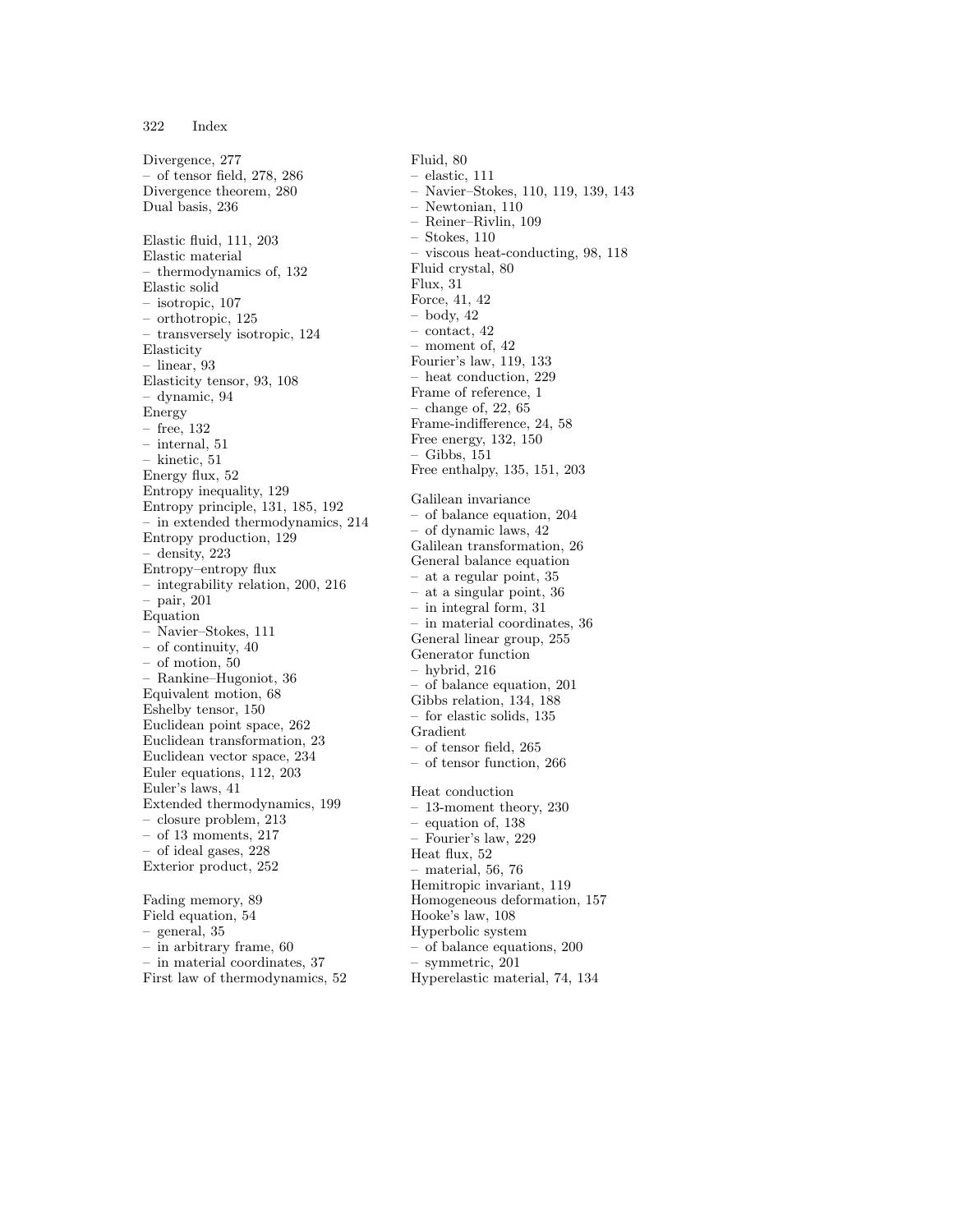Ideal gas – classical, 226 – monatomic, 226 Incompressibility, 142 Incompressible materials, 142 Index notation, 279 Inertial force, 61 Inertial frame, 41, 42, 58 Inextensibility, 143 Inner product, 234 – of tensors, 255 Internal constraint, 139 – incompressibility, 142 – inextensibility, 143 Internal energy, 51 Invariant – anisotropic, 112, 122 – functional basis, 113 – hemitropic, 119 – isotropic, 99, 112 Inverse, 255 Isothermal compressibility, 146, 147 Isotropic elastic material, 107 Isotropic function, 98 – representation theorem, 99, 100, 105 Isotropic invariant, 99 Isotropic material, 86 – reduced constitutive relation, 88 Isotropic solid, 87 – thermoelastic, 98, 118

Jump condition, 54 – entropy, 130 – general, 36 – in material coordinates, 37 Jump discontinuity, 33

Kelvin effect, 168 Kinematic compatibility condition, 37 Kinetic energy, 51 Kronecker delta, 236

Lagrange multiplier, 185, 200 – lemma, existence of, 190 – method of, 189 Lamé elastic moduli, 108 Laws of dynamics, 41 Linear elasticity, 93 – equation, 109 – isotropic, 108 Linear momentum, 41 Linear thermoelasticity, 135 – anisotropic, 136 – isotropic, 137

Linear transformation, 238 – gradient of, 265 Linear viscoelasticity, 90 – of rate type, 93 Local speed of propagation, 36 Mass density, 39 Material  $-$  of grade n, 97 – with fading memory, 90 Material heat flux, 56 Material objectivity – condition, 70, 73, 75 – principle, 65, 68 Material symmetry, 77  $-$  group, 79 – transformation, 78 Material time derivative, 15 Mechanical power, 51 Metric tensor, 273 Moment density, 208 – internal, 208 Moment equation, 207 – system of, 210 Moment of momentum, 41 Monatomic ideal gas, 226 – 13-moment theory, 226 – classical, 226 Mooney–Rivlin material, 154 Motion, 13 – incompressible, 34  $-$  rigid, 17 Natural basis, 273 Navier–Stokes equation, 111 Navier–Stokes fluid, 110 Navier–Stokes–Fourier fluid, 119, 188 Neo-Hookean material, 155 Noll's rule, 80 Norm, 234 – of tensors, 255 Normal stress effect, 168 Objective tensor, 22, 24 Orientation, 250 Orthogonal group, 256 – proper, 256 Orthogonal transformation, 256 – proper, 256 Orthotropy, 87, 124 Path, 13

Permutation symbol, 250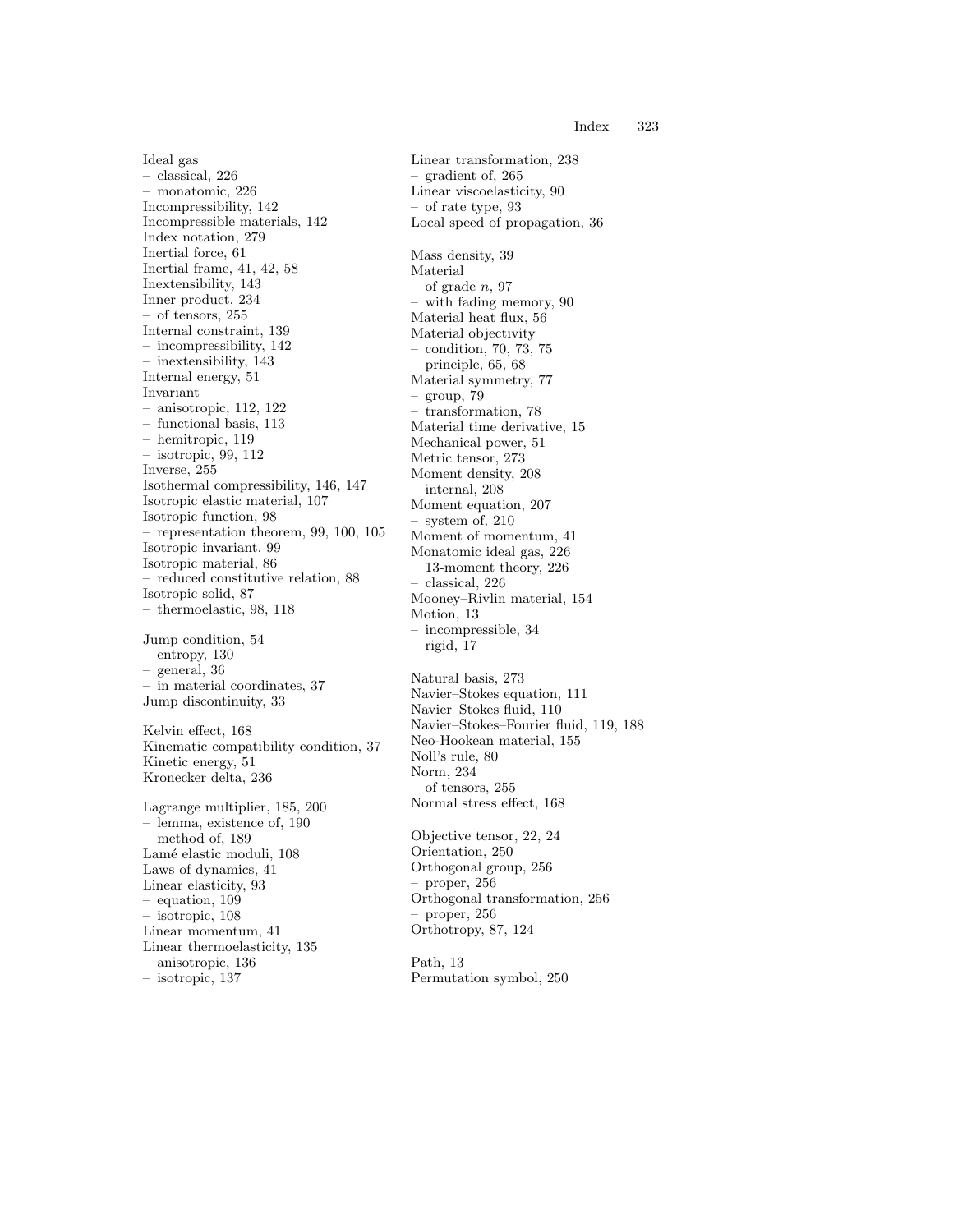## 324 Index

Phase equilibrium, 150 Physical components, 281 Piola–Kirchhoff stress tensor, 56 – second, 76, 124 Poisson's ratio, 108 Polar decomposition, 5 theorem, 260 Positive definite tensor, 259 – square root, 259 Poynting effect – pure shear, 172 – simple shear, 168 Principal invariant, 103, 257 Principal stretch, 5 Principle of – determinism, 64, 141 – material objectivity, 65, 68, 184 Product – exterior, 252 – inner, 234 – tensor, 238  $-$  vector, 254 Product basis, 239 Product rule, 270 Pure shear, 172, 173

Rankine–Hugoniot equation, 36 Rate of strain tensor, 21 Reaction stress, 140 Reduced constitutive relation, 75 – anisotropic solid, 81 – fluid, 83 – isotropic solid, 88 – simple solid, 81 Reference configuration, 1 – change of, 4 Response function, 64 Rigid motion, 17 Rivlin–Ericksen tensor, 21, 97 Rotation tensor, 5 – infinitesimal, 10 Rule of equipresence, 75 Second law of thermodynamics, 129

Second-order tensor, 239, 254 Shear – pure, 48, 172 – simple, 6, 166 Shear modulus, 108, 167 Simple fluid, 80 – reduced constitutive relation, 83 Simple material body, 73 Simple shear, 166

Simple solid, 80 – reduced constitutive relation, 81 Singular surface, 33, 149 Solid, 80 isotropic, 87 Special linear group, 256 Specific heat – at constant pressure, 147 – at constant volume, 136, 146, 148 Spectral theorem, 258 Spherical shell, 173 – eversion, 175 – inflation, 176 Spin tensor, 21 – of frame, 26 Square root – positive definite tensor, 259 Stability – criterion, 148 – of equilibrium, 144 – of spherical shell, 179 – of square sheet, 162 – thermodynamic criteria, 149 Stokes fluid, 110 Stored energy function, 74, 134, 139 Strain tensor – Almansi–Hamel, 8 – Green–St. Venant, 8 – infinitesimal, 10, 108 – linear, 8 Stress normal, 47 shear,  $47$ Stress tensor, 43 Cauchy,  $47$ – Piola–Kirchhoff, 56 Stretch – biaxial, 159 – uniaxial, 158 Stretch tensors, 5 Summation convention, 235 Surface traction, 42 Symmetric hyperbolic system, 201 – of balance equations, 202 System of moment equations, 207 – hierarchy, 213 Tangent space, 262 Temperature, 53 – absolute, 188 Temperature gradient, 72 – referential, 72, 82 – relative, 82 – spatial, 74, 82